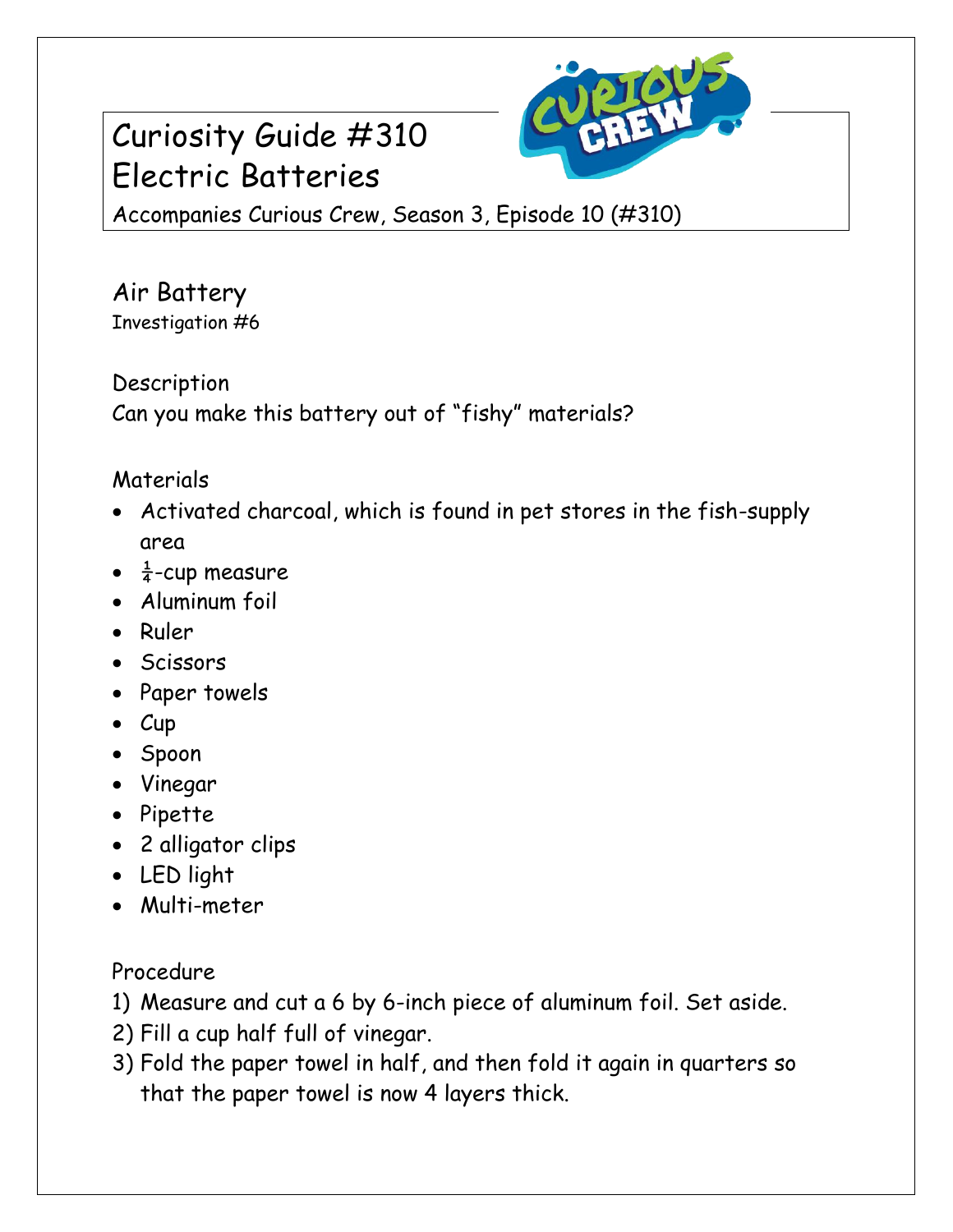- 4) Submerge the paper towel in the vinegar.
- 5) Remove the paper towel. Squeeze out the excess vinegar. The paper towel should still be damp.
- 6) Lay the paper towel on the foil.
- 7) Measure and pour  $\frac{1}{4}$  cup of the charcoal onto the paper towel. The charcoal should not touch the foil.
- 8) Crush the charcoal pieces into smaller bits with the back of the spoon.
- 9) Dampen the charcoal by pouring a small amount of vinegar over it.
- 10)Attach the multi-meter lead wires to the alligator clips.
- 11) Clip one alligator clip to the foil.
- 12)Press the second clip into the activated charcoal.
- 13)How many volts did this battery cell produce?

My Results